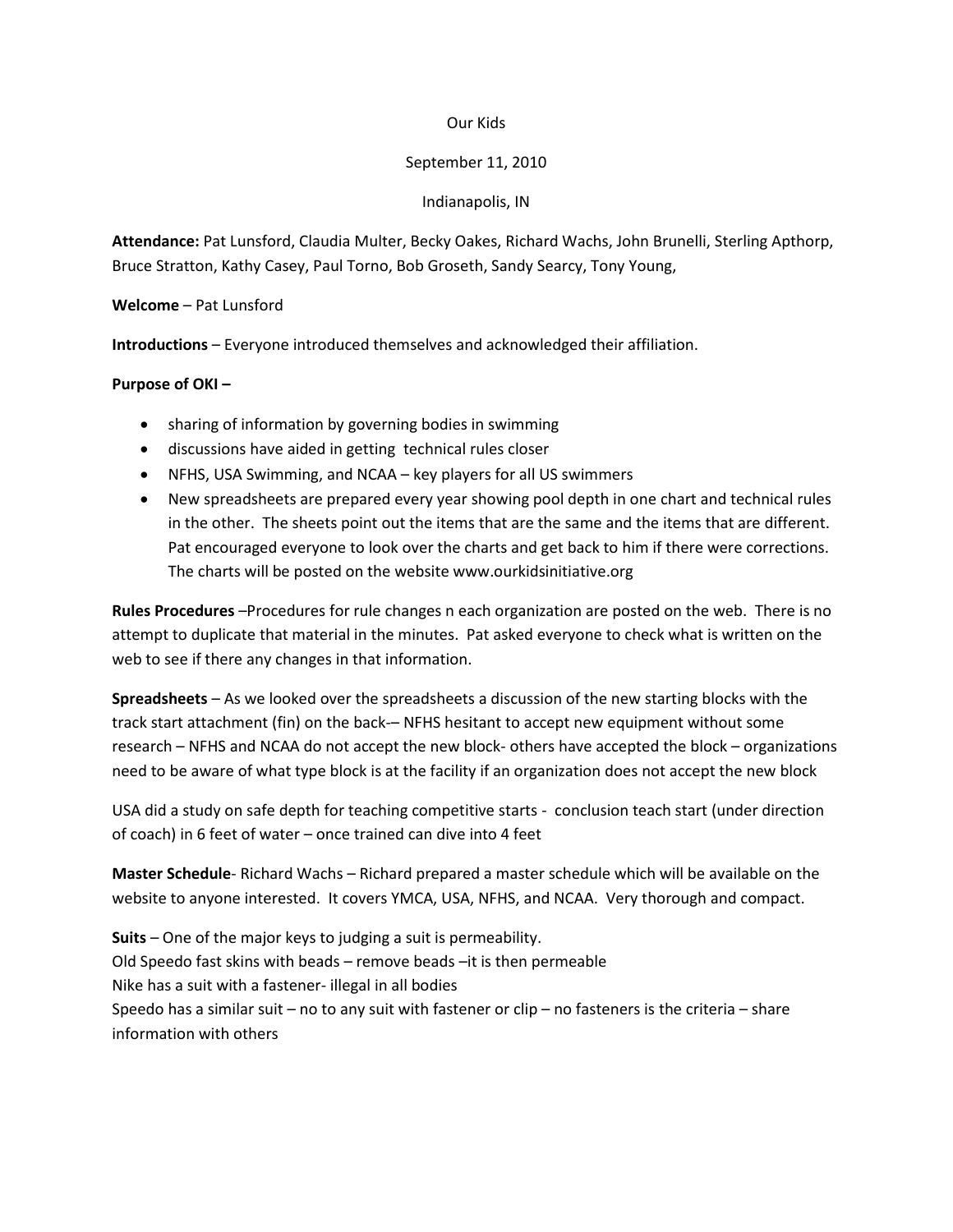USA swimming is proposing new legislation – allow limited advertising on suits – limit 2 – that would include manufacturer – size will be limited –  $3\frac{1}{2}$  square inches. Cap can have 2 besides team – also warm-up –**The resolution adopted is as follows**

Advertising appearing on swimwear is allowed as follows:

- (1) Swimsuits. A total of two separate advertising logos of a maximum size of 20 square centimeters (3.1 sq. in.) each, as measured as applied, shall be permitted.
- (2) Caps. A total of two separate advertising logos of a maximum size of 20 square centimeters (3.1 sq. in.) each, as measured when applied, shall be permitted. A club logo is not considered as advertising and is not subject to the size limitations.
- (3) Goggles. A total of two separate advertising logos of a maximum size of 6 square centimeters (.9 sq. in.) each, as measured when applied, shall be permitted, but only on the spectacle frame or band.
- B Body advertising in the form of temporary tattoos or other embellishments is not allowed.
- C Advertising for the following shall not be allowed:
	- (1) Products involving tobacco, alcohol or pharmaceuticals containing substances banned under IOC or FINA rules;
	- (2) Political statements; and
	- (3) Any products or services that would be counter to the values of the sport or bring disrepute to USA Swimming.
- D Swimmers in violation of the above provisions may be barred from the competition venue until they comply. However, any swimmer who competes in an event wearing swimwear in violation of these advertising provisions shall not be subject to disqualification.

For more information on rule changes in USA see the USA website.

**NFHS Guidelines for Officials** - NFHS has posted guidelines for coaches and swimming and diving official's guidelines on their website

**Rules interpretation on butterfly–** there is a difference in the interpretation of freestyle in the governing bodies. USA-S states that you cannot determine whether a swimmer is doing a stroke in style of another without seeing an entire cycle – You cannot do another stroke in the style of backstroke, breaststroke, or butterfly in the freestyle leg of an IM or individual medley. NFHS just states that it cannot be backstroke, breaststroke or butterfly.

The interpretation distributed earlier states:

Article 101.3.2 requires that, in the butterfly stroke, "both arms" must be brought forward "over the water" and pulled back simultaneously. For purposes of Article 101.3.2, as it relates to the recovery of the arms in the butterfly stroke, it is the interpretation of the USA Swimming Rules & Regulations Committee that the "arm" is that portion of the body which extends from the shoulder to the wrist. It is also the interpretation of the Committee that "over the water" means that the arm, as defined above, must break the surface of the water during the recovery phase of each stroke.